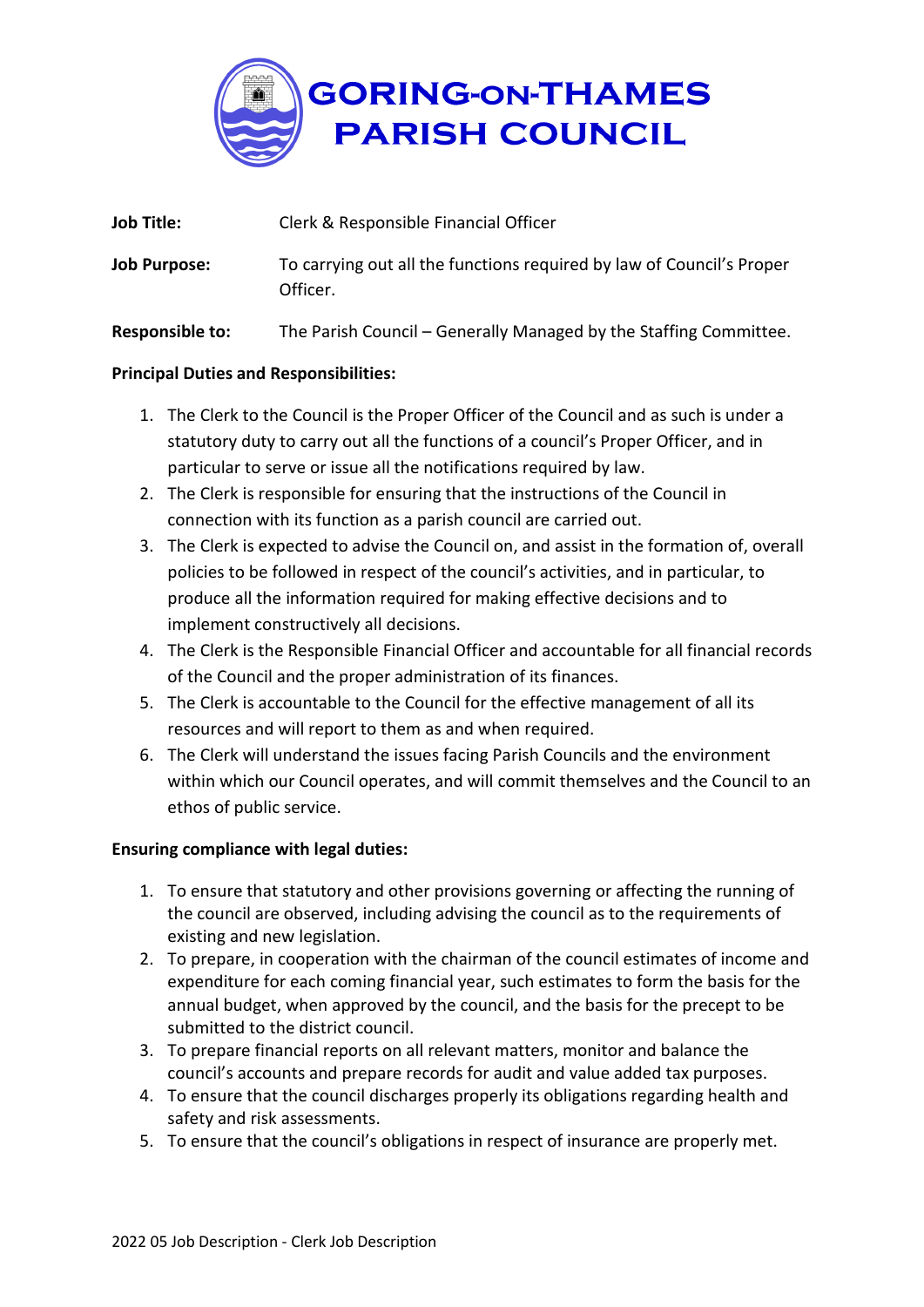- 6. To prepare, in consultation with appropriate members, agendas for meetings of the council and committees.
- 7. To attend meetings of the Council or Committees as required and prepare minutes for approval.
- 8. To receive correspondence and documents on behalf of the council and to deal with the correspondence or documents or bring such items to the attention of the council. To issue correspondence as a result of instructions or the known policy of the council.
- 9. To manage the ordering of goods and services supplied to the council and ensure they are properly paid for. To issue invoices for goods and services supplied by the council and ensure proper payment is received. To prepare reports for the council on payments and receipts.
- 10. To study reports and other data on activities of the council and on matters bearing on those activities. Where appropriate, to discuss such matters with administrators and specialists in particular fields and to produce reports for circulation to and discussion by the council.
- 11. To draw up both on his or her own initiative and as a result of suggestions by councillors proposals for consideration by the council and to advise on practicability and likely effects of specific courses of action.
- 12. To supervise any members of staff as their line manager in keeping with the policies of the council and to undertake all necessary activities in connection with the management of salaries, conditions of employment and work of other staff.
- 13. To monitor the implemented policies of the council to ensure they are achieving the desired result and, where appropriate, suggest modifications.
- 14. To issue notices and prepare agendas and minutes for the parish meeting (an annual event): if required, to attend the assemblies of the parish meeting and to implement the decisions made at the assemblies that are agreed by the council.
- 15. To manage the council's website, ensuring that it's content of is kept fully up to date and in compliance with the requirements of freedom of information legislation and data protection; and to ensure that it remains technically suitable to the needs of the council.
- 16. To manage the council's burial ground.
- 17. To prepare, in accordance with the appropriate rules agreed by the council, news releases about the activities and decisions of the council and to respond to media enquiries in accordance with the same rules.
- 18. To comply with the Freedom of Information and Data Protection Acts.
- 19. To continue to acquire the professional knowledge necessary for the efficient management of the affairs of the council, including attendance at training courses and seminars on the work and role of the clerk/assistant clerk, as required by the council.

## **Other duties:**

To undertake additional duties as required, commensurate with the level of responsibility of the post.

## **Note:**

This job description outlines the main duties and responsibilities of the position of Clerk at the date written. It is prepared for the benefit of both the post holder and the council in